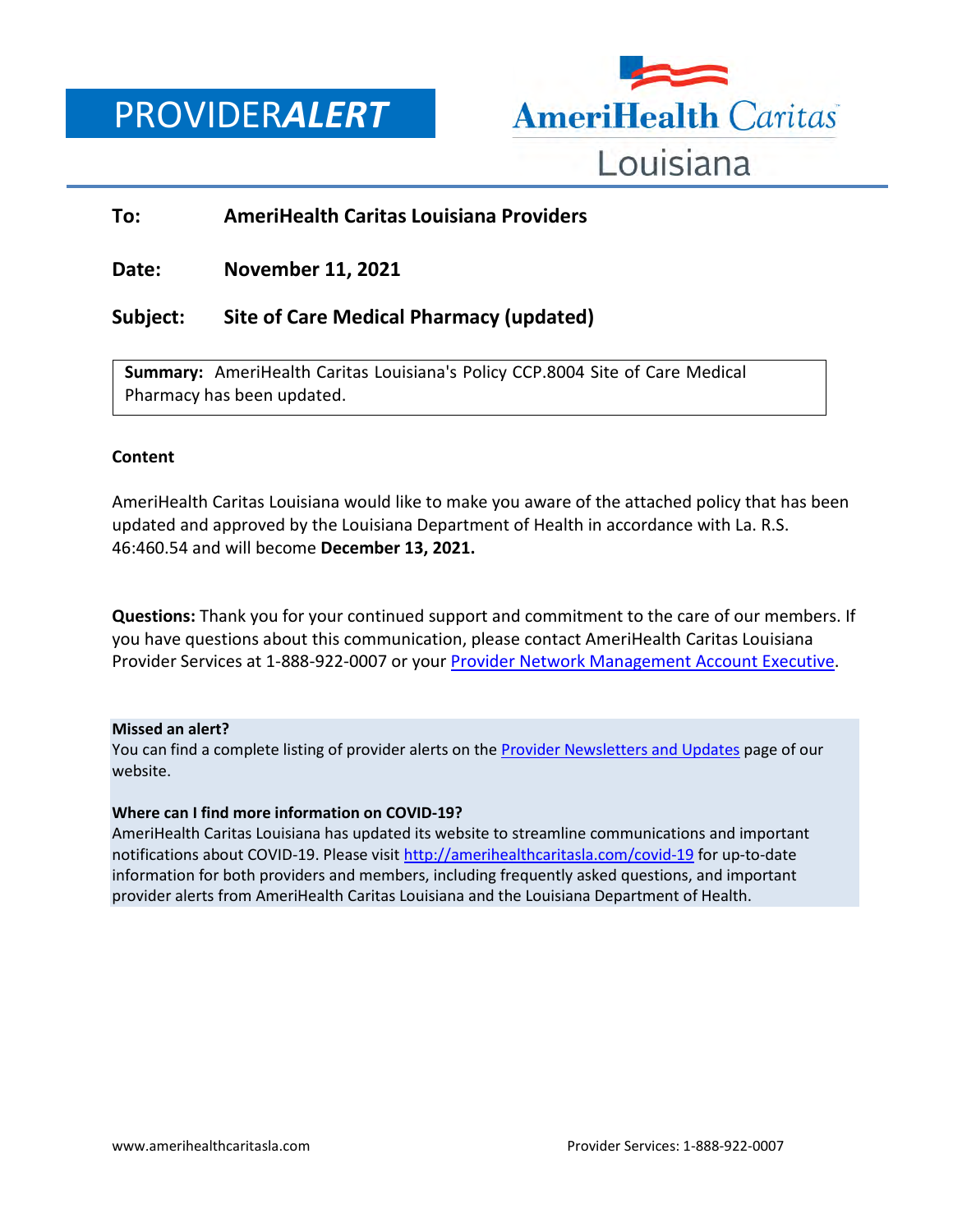

# Clinical Policy Title: Site of Care Medical **Pharmacy**

CCPD ID: CCP.8004

Recent review date: **1/2021**

Next review date: **1/2022**

Policy contains: Medical Pharmacy Policy; Infusion Center, Prior Authorization

*ABOUT THIS POLICY: AmeriHealth Caritas has developed clinical policies to assist with making coverage determinations. AmeriHealth Caritas' clinical policies are based on guidelines from established industry sources, such as the Centers for Medicare & Medicaid Services (CMS), state regulatory agencies, the American Medical Association (AMA), medical specialty professional societies, and peer-reviewed professional literature. These clinical policies along with other sources, such as plan benefits and state and federal laws and regulatory requirements, including any state- or plan-specific definition of "medically necessary," and the specific facts of the particular situation are considered by AmeriHealth Caritas when making coverage determinations. In the event of conflict between this clinical policy and plan benefits and/or state or federal laws and/or regulatory requirements, the plan benefits and/or state and federal laws and/or regulatory requirements shall control.*

*AmeriHealth Caritas' clinical policies are for informational purposes only and not intended as medical advice or to direct treatment. Physicians and other health care providers are solely responsible for the treatment decisions for their patients. AmeriHealth Caritas' clinical policies are reflective of evidence-based medicine at the time of review. As medical science evolves, AmeriHealth Caritas will update its clinical policies as necessary. AmeriHealth Caritas' clinical policies are not guarantees of payment.*

## **Coverage policy**

AmeriHealth Caritas Louisiana provides reimbursement for medical services only when those services are provided in the most appropriate and cost-effective setting consistent with the member's medical needs and condition. The following drugs require prior authorization for medical necessity and can be safely administered in the home, an in-network infusion center, and an in-network office:

| Actemra <sup>®*</sup>    | <b>Ixifi™</b>                           |
|--------------------------|-----------------------------------------|
| Alemtuzumab injection    | Lanreotide injection                    |
| Avsola <sup>™</sup>      | Leuprolide acetate                      |
| Benlysta                 | Leuprolide acetate for depot suspension |
| Bivigam                  | Mepolizumab injection                   |
| Carimune NF <sup>®</sup> | Naglazyme                               |
| Cinqair®                 | Natalizumab injection                   |
| Crysvita <sup>®*</sup>   | Ocrelizumab injection                   |
| Cutaquig <sup>®</sup>    | Octagam <sup>®</sup> injection          |
| Cuvitru <sup>®</sup>     | Octreotide injection, depot             |
| Elelyso <sup>®</sup>     | Omalizumab injection                    |
| Evenity                  | Onpattro <sup>®</sup>                   |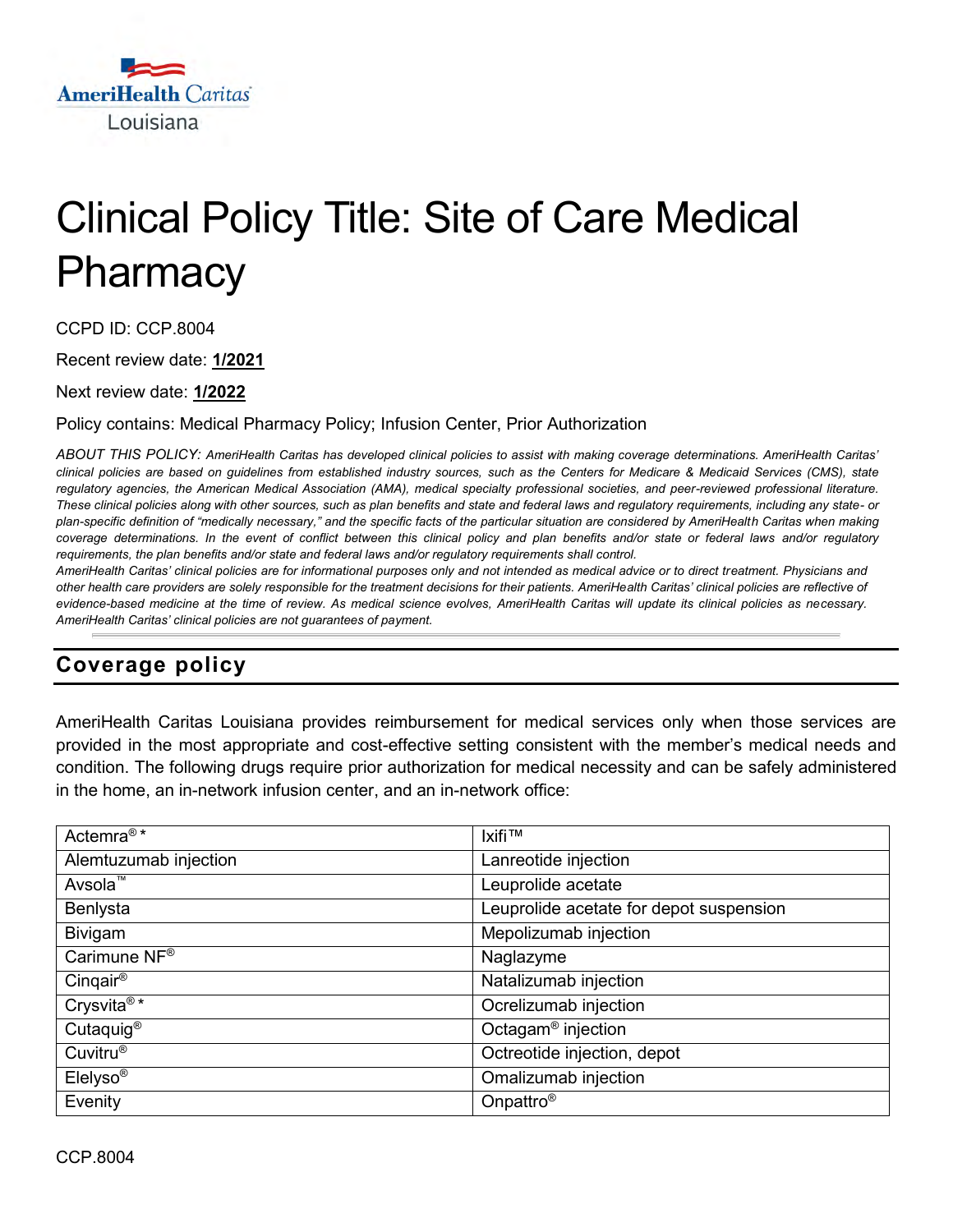| Fabrazyme®                             | Orencia <sup>®</sup>                                  |
|----------------------------------------|-------------------------------------------------------|
| Filgrastim g-csf biosimilar injection  | Panzyga <sup>®</sup>                                  |
| Flebogamma                             | Pegfilgrastim injection                               |
| Gamastan S/D                           | Pegloticase injection                                 |
| Gamastan S/D                           | Prolastin <sup>®</sup>                                |
| Gamifant *                             | Prolia <sup>®</sup>                                   |
| <b>Gammagard Liquid</b>                | Radicava <sup>®</sup>                                 |
| Gammagard S/D                          | Reblozyl®                                             |
| Gammaked <sup>®</sup>                  | Renflexis <sup>®</sup>                                |
| Gammaplex                              | Respiratory syncytial virus immune globulin injection |
| Gamunex C <sup>®</sup>                 | Romiplostim injection                                 |
| Givlaari                               | Simponi Aria <sup>®</sup>                             |
| Glassia™                               | Soliris <sup>®</sup>                                  |
| Glassia/Aralast NP™                    | Stelara <sup>®</sup>                                  |
| Hizentra                               | Tocilizumab injection                                 |
| HyQvia                                 | Trogarzo                                              |
| Idursulfase injection                  | Ultomiris <sup>®*</sup>                               |
| <b>Ilaris</b>                          | Vedolizumab injection                                 |
| Ilumya <sup>™</sup>                    | Vimizim®                                              |
| Imiglucerase injection                 | <b>VPRIV®</b>                                         |
| Immune globulin, powder                | Vyepti™                                               |
| Inflectra <sup>®</sup>                 | Xembify <sup>®</sup>                                  |
| Infliximab (not biosimilar)            | Zemaira <sup>®</sup>                                  |
| IVIG injection(Privigen <sup>®</sup> ) |                                                       |

### **Note: \*Specific medications used in pediatric population are excluded from this policy requirement.**

When these drugs are administered at an outpatient hospital facility instead of the home, an in-network infusion center or an in-network office, authorization for reimbursement will only be provided if one of the following criteria are met:

- Documented history of severe adverse reaction occurred during or immediately following an infusion and/or the adverse reaction did not respond to conventional interventions
- Documentation that the member is medically unstable for the safe and effective administration of the prescribed medication at an alternative site of care as a result of one of the following:
	- o Complex medical condition, status, or therapy requires services beyond the capabilities of an office or home infusion setting
	- o Documented history of medical instability, significant comorbidity, or concerns regarding fluid status inhibits treatment at a less-intensive site of care
	- o Clinically significant physical or cognitive impairment that precludes safe and effective treatment in an outpatient or home infusion setting
	- o Difficulty establishing and maintaining reliable vascular access